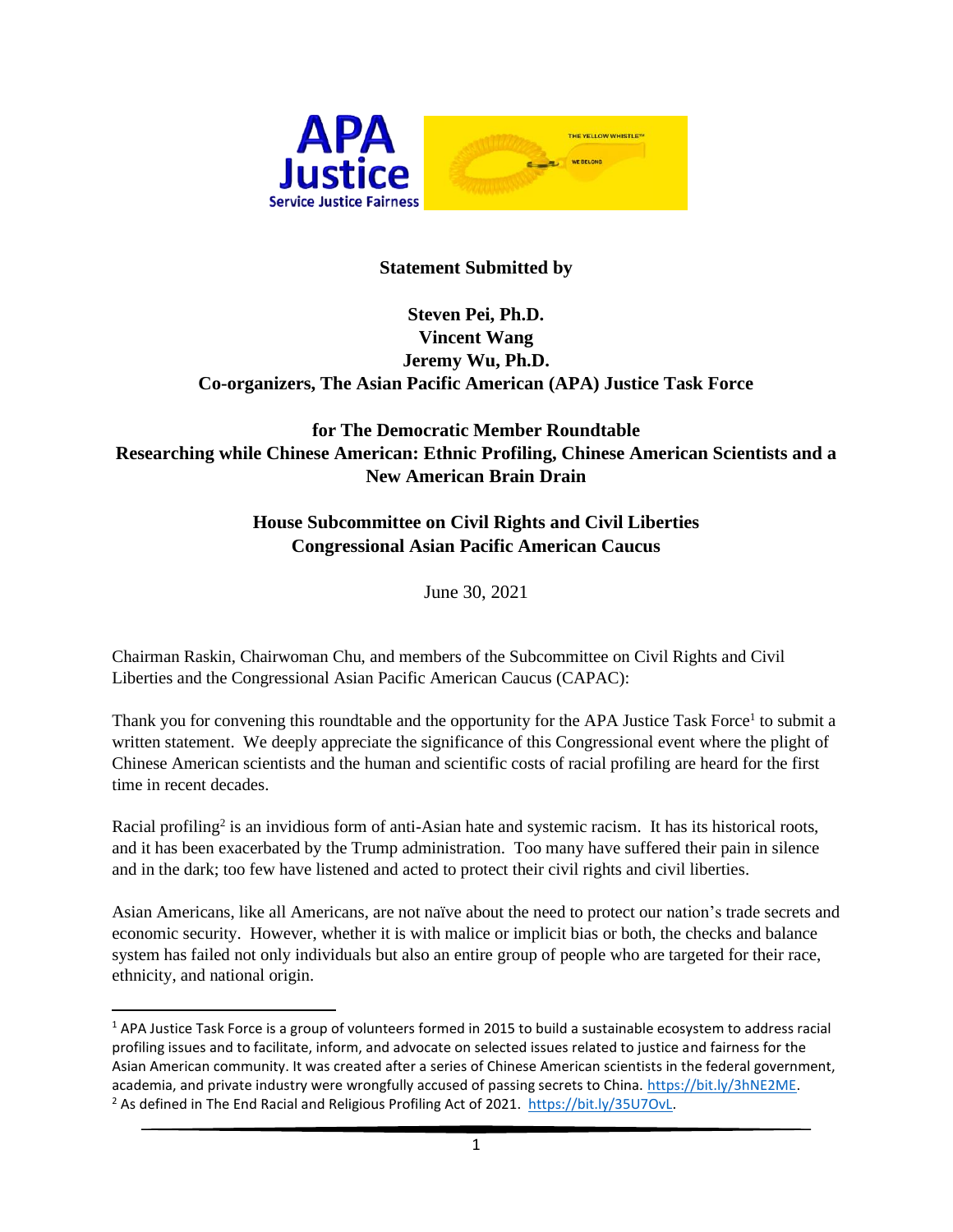Under the Department of Justice's "China Initiative," evidence is growing with abundance that federal agencies such as the Federal Bureau of Investigations (FBI), the National Institutes of Health (NIH), and the Department of Commerce (DOC) use reckless practices and tactics to target Asian American scientists and federal employees. They have ruined careers and families of innocent people by criminalizing administrative issues, fabricating and propagating disinformation, and abusing authority that does not even exist. In addition, some educational institutions have abandoned their independence and due diligence to accuse, suspend, or terminate their faculty members when the rules are still unclear and inconsistent, at times with total disregard for their own due process.

An exorbitant amount of taxpayers' dollars and federal resources are spent on scapegoating Chinese American scientists and creating an atmosphere of fear and xenophobia, all without transparency, oversight, and accountability. Experts have cited the ineffectiveness of the "China Initiative" in protecting the nation from economic espionage, including an authoritative legal analysis about criminalizing China by Seton Hall Law School Professor Margaret Lewis. 3 In the zeal to hunt for spies that targets an entire group of people as "non-traditional collectors," the FBI incentivizes witch-hunting and causes a new American brain drain<sup>4</sup> that threatens to diminish American global leadership in science and technology.

As the roundtable shines light on the human and scientific costs of racial profiling, APA Justice urges the Subcommittee on Civil Rights and Civil Rights and CAPAC to take the following actions:

- 1. Direct the U.S. Attorney General to end the "China Initiative."
- 2. Mandate transparency including responses from the FBI, NIH, and related federal agencies to standing Congressional inquiries and public Freedom of Information Act (FOIA) requests to review and justify their continuation of racial profiling policies and practices.
- 3. Join and coordinate with the Senate Committee on Commerce, Science, and Transportation on the ongoing investigation of misconduct at DOC.
- 4. Conduct oversight on policies, practices, and tactics of federal agencies and make needed legislative changes and reforms.

#### **Background and Additional Details**

### **1. Direct the U.S. Attorney General to End the "China Initiative"**

APA Justice joined Asian Americans Advancing Justice and the Brennan Center for Justice in first writing<sup>5</sup> to President-elect Biden and then followed with a petition<sup>6</sup> with 30,000 co-signers calling for the end of the "China Initiative" and further steps necessary to combat the pervasive racial bias and targeting of Asian American and Asian immigrants.

<sup>3</sup> Margaret K. Lewis, Criminalizing China, 111 J. Crim. L. & Criminology 145 (2020). [https://bit.ly/2S5oCfX.](https://bit.ly/2S5oCfX)

<sup>4</sup> Bloomberg Businessweek (2019/07/18). U.S. Targeting of Chinese Scientists Fuels a Brain Drain. [https://bloom.bg/2OcA3iW.](https://bloom.bg/2OcA3iW)

<sup>&</sup>lt;sup>5</sup> Joint letter to President-Elect Joe Biden to End DOJ's "China Initiative" (2021/01/05). [https://bit.ly/2Z1pBha.](https://bit.ly/2Z1pBha)

<sup>&</sup>lt;sup>6</sup> Petition to President Biden with 30,000 co-signers (2021/04/09). [https://bit.ly/3v8qFxN.](https://bit.ly/3v8qFxN)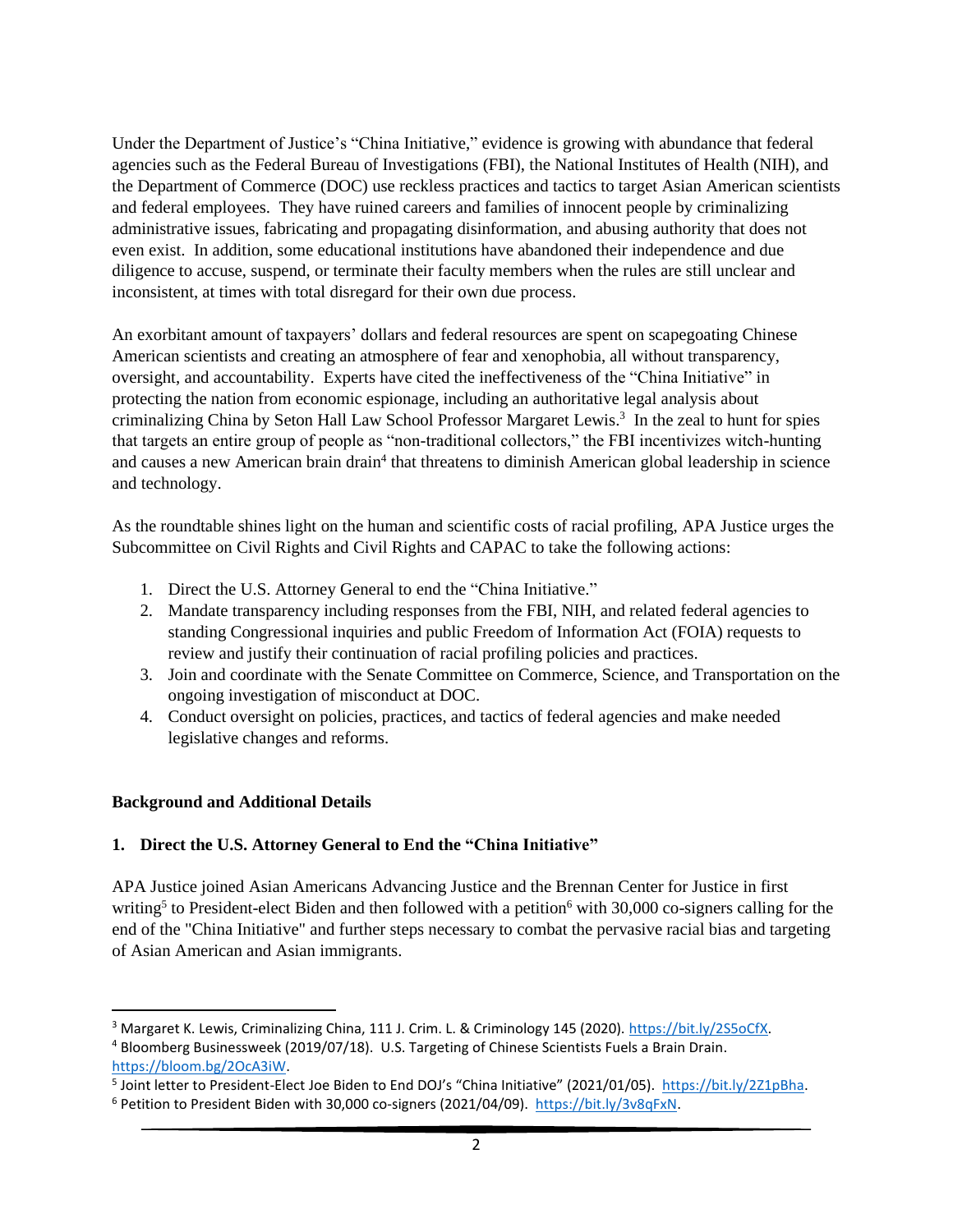- According to DOJ's "China Initiative" online report,<sup>7</sup> only one quarter of the prosecutions are based on charges of economic espionage for an initiative that claims to combat economic espionage. None of the dozen or so academics are charged for passing trade secrets to China, but for administrative issues that are criminalized only recently.
- The label "China Initiative" is by itself as unacceptable as "China Virus" or "Kung Flu." It inflames xenophobia and anti-Asian hate, including stereotypical insinuation of disloyalty of Asian Americans to the U.S. Naming a DOJ initiative after a country for activities that are also conducted by at least a dozen other nations is unprecedented.
- In the final days of the Trump administration, prominent MIT Professor Gang Chen, a naturalized American citizen, was arrested allegedly for failing to disclose on a federal grant application and various financial ties and affiliations with Chinese entities. "The allegations of the complaint imply that this was not just about greed, **but about loyalty to China**," former U.S. Attorney for Massachusetts Andrew Lelling said during a press conference announcing the charges.<sup>8</sup>
- According to Knox News report<sup>9</sup> on the first case for an academic to go to a jury trial under the "China Initiative," FBI agent Kujtim Sadiku admitted that he and other agents falsely accused former University of Tennessee Knoxville (UTK) Professor Anming Hu of being a Chinese spy; falsely implicated him as an operative for the Chinese military in meetings with Hu's bosses; used false information to put Hu on the federal no-fly list; spurred U.S. customs agents to seize Hu's computer and phone and spread word throughout the international research community that Hu was poison; used false information to justify putting a team of agents to spy on Hu and his son, a freshman at UTK, for nearly two years; and used false information to press Hu to become a spy for the U.S. government. They ruined Professor Hu's life and career.<sup>10</sup>

APA Justice believes that it is necessary to rebuild the "China Initiative" from the ground up.<sup>11</sup> Investigations shall be started only with supportable predicate, and prosecutions brought forth only with surgical precision with facts and evidence after non-prosecutorial options have been exhausted. "Given the history and severity of current concerns, the onus is on U.S. federal agencies to demonstrate that they are proactively countering historic inequities, reversing systematic racism in the nation's institutions, and ensuring that enforcement of the laws will be fair and unbiased."

We request an immediate end to the "China Initiative."

#### **2. Mandate Response to Congressional Inquiries and FOIA Requests**

On June 17, 2021, APA Justice sent a letter<sup>12</sup> to Erika Moritsugu, Deputy Assistant to the President and Asian American and Pacific Islander Senior Liaison at the White House, urging the Biden-Harris

<sup>7</sup> DOJ online report on "China Initiative" since 2018. [https://bit.ly/3jK3O6S.](https://bit.ly/3jK3O6S)

<sup>&</sup>lt;sup>8</sup> Inside Higher Ed (2021/03/02). Reconsidering the 'China Initiative'. [https://bit.ly/3kAPfmC.](https://bit.ly/3kAPfmC)

<sup>&</sup>lt;sup>9</sup> Knox News (2021/06/13). Trial reveals federal agents falsely accused a UT professor born in China of spying. [https://bit.ly/3zimH8q.](https://bit.ly/3zimH8q) 

<sup>&</sup>lt;sup>10</sup> MIT Technology Review (2021/06/27). The FBI accused him of spying for China. It ruined his life. [https://bit.ly/3jqOfCW.](https://bit.ly/3jqOfCW)

 $11$  Lawfare (2021/02/22). The Biden Administration Should Review and Rebuild the Trump Administration's China Initiative From the Ground Up by Elsa Kania and Joe McReynolds. [https://bit.ly/3qSaWRK.](https://bit.ly/3qSaWRK)

 $12$  Letter to Erika Moritsugu calling for Administration response to Congressional and FOIA requests (2021/06/17). [https://bit.ly/3jm3zRm.](https://bit.ly/3jm3zRm)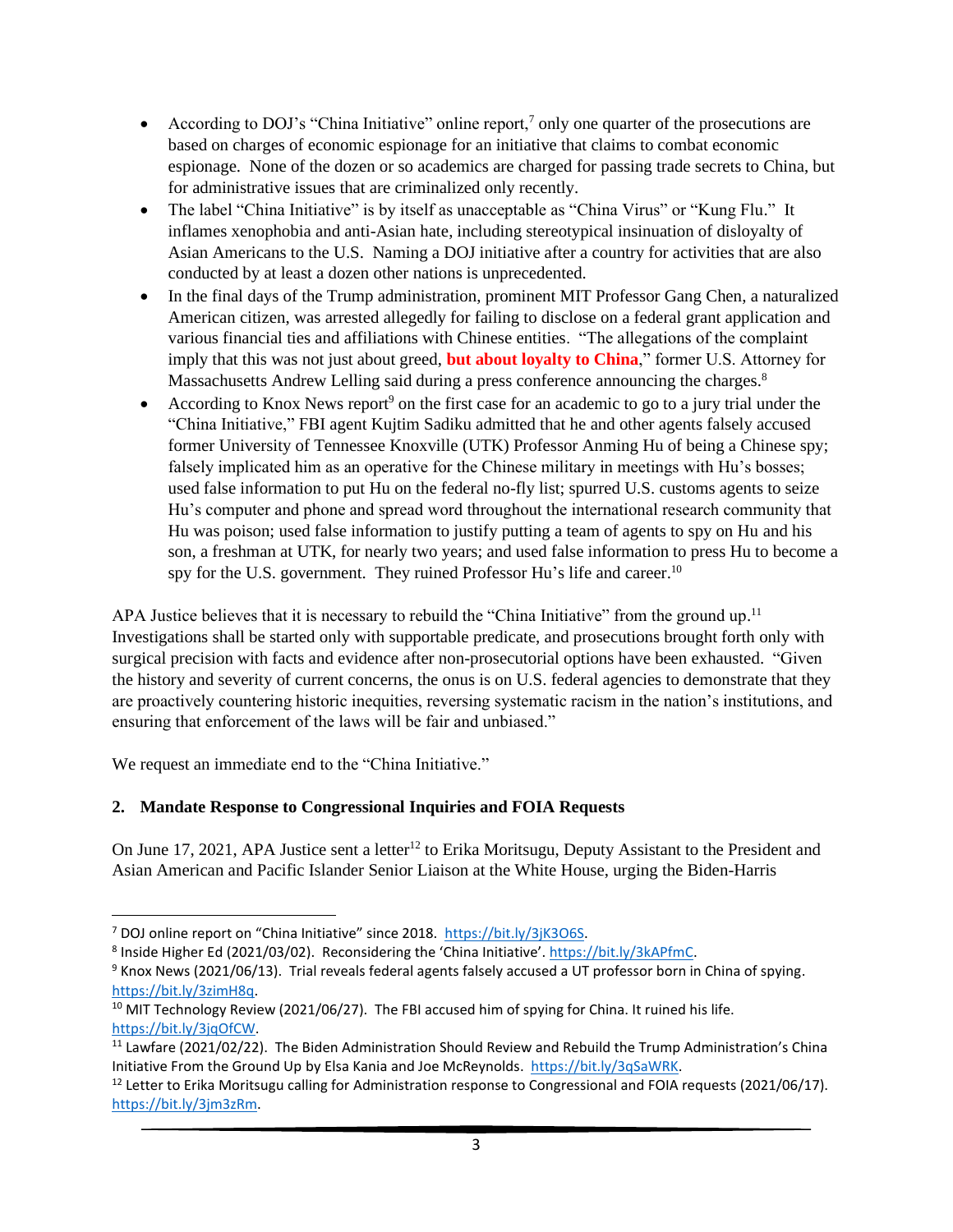Administration to respond to the standing Congressional and Freedom of Information (FOIA) requests and provide full data and information publicly to justify the continuation of the "China Initiative" and related racial profiling policies and practices.

Without further delay, APA Justice requested the Biden-Harris administration to:

- Release the data and information requested by Reps. Jamie Raskin and Judy Chu and Senator Roger Wicker for Congressional oversight and the public.
- Publish the 2017-2020 opinions of the Office of Legal Counsel at DOJ as it has done annually since 1977.
- Release the data and information requested by Advancing Justice | AAJC, American Civil Liberties Union, and the Cato Institute under FOIA.

It is unacceptable for DOJ, FBI, NIH, and related federal agencies to brush aside expressed concerns of racial profiling without providing satisfactory responses to Congress and the public.

We request the Subcommittee and CAPAC to mandate transparency and review the racial profiling policies and practices from DOJ, FBI, NIH, and related federal agencies.

### **3. Join and Coordinate the Ongoing Investigation of Misconduct at DOC**

On June 1, 2021, APA Justice wrote a letter<sup>13</sup> to Commerce Secretary Gina Raimondo to express our deep concerns and offer our perspective and assistance to her office regarding the recent Washington Post report<sup>14</sup> detailing misconduct of the Investigations and Threat Management Service (ITMS) at the Department of Commerce (DOC). The report was later confirmed by a statement<sup>15</sup> issued by Senator Roger Wicker, ranking member of the Senate Committee on Commerce, Science, and Transportation, which has been conducting an investigation started by confirmed complaints from more than a dozen whistleblowers.

According to the Senator Wicker's statement and fact sheet, "the ITMS has mutated into a rogue, unaccountable police force without a clear mission." In a separate letter to Secretary Raimondo, Senator Wicker wrote that the ITMS unit may have "disproportionately targeted and investigated . . . individuals of Asian descent."

The Washington Post identified Sherry Chen,<sup>16</sup> an award-winning hydrologist at the National Weather Service, as a specific example. We also believe that she is the referenced scientist. It appears that Dr. Chunzai Wang,<sup>17</sup> a world-renowned former research scientist at the National Oceanic and Atmospheric

<sup>&</sup>lt;sup>13</sup> APA Justice. Letter to Secretary Gina Raimondo on Racial Profiling in the Department of Commerce (2021/06/01). [https://bit.ly/3pz6qrl.](https://bit.ly/3pz6qrl) 

<sup>&</sup>lt;sup>14</sup> Washington Post (2021/05/24). Commerce Department security unit evolved into counterintelligence-like operation, Washington Post examination found[. https://wapo.st/2QM747X.](https://wapo.st/2QM747X)

<sup>15</sup> U.S. Senate Committee on Commerce, Science, and Transportation: Wicker Releases Fact Sheet Revealing Misconduct at the Commerce Department. [https://bit.ly/3ugvPa1.](https://bit.ly/3ugvPa1)

<sup>&</sup>lt;sup>16</sup> APA Justice. Sherry Chen. [http://bit.ly/APAJ\\_Sherry\\_Chen.](http://bit.ly/APAJ_Sherry_Chen)

<sup>&</sup>lt;sup>17</sup> APA Justice. Chunzai Wang[. https://bit.ly/3ukWfHF.](https://bit.ly/3ukWfHF)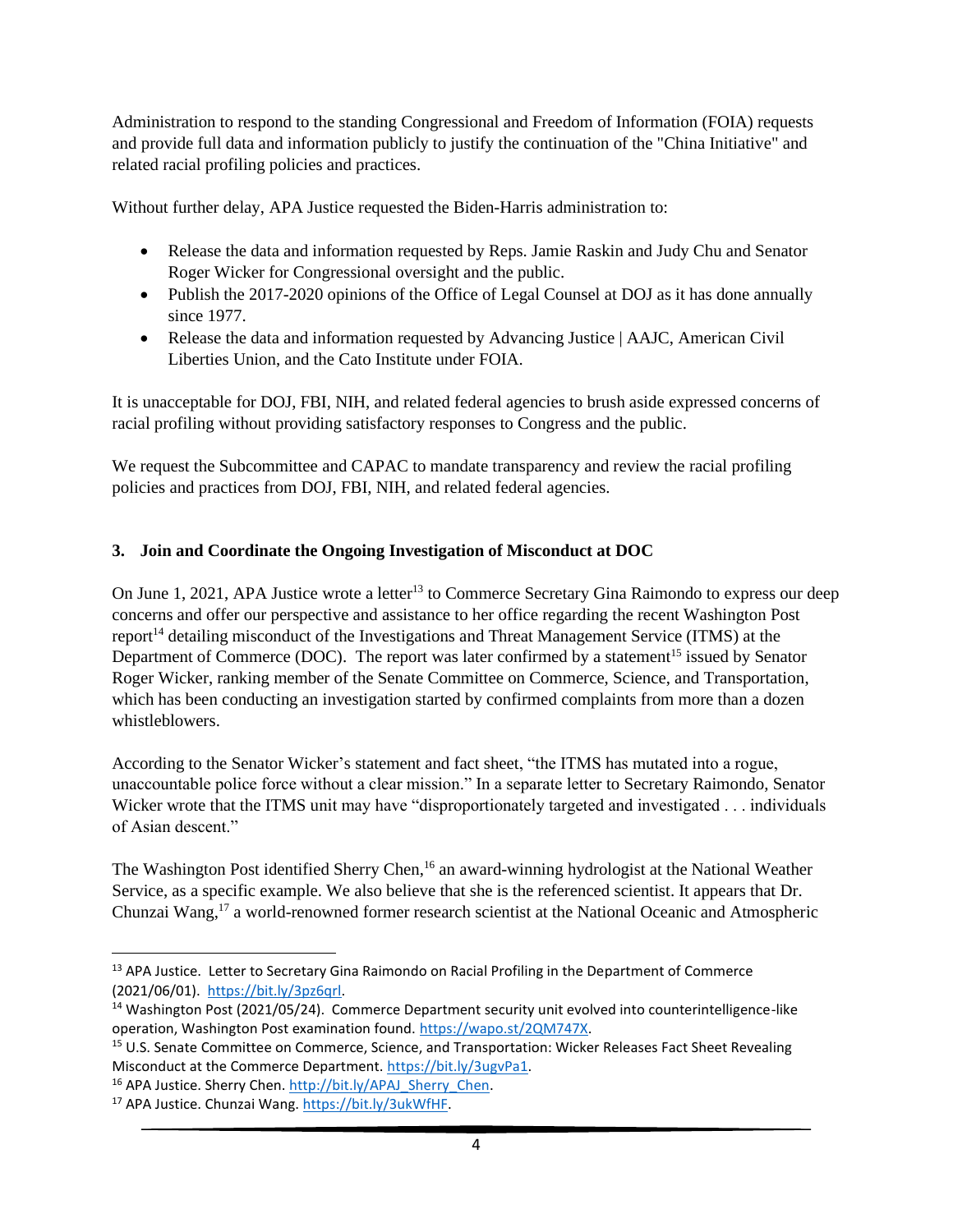Administration, is also among the impacted DOC Asian American employees. Both were investigated by ITMS and resulted in unjust prosecutions.

Sherry Chen's ordeal started almost 10 years ago. On April 23, 2018, Chief Administrative Judge of the Merit System Protection Board (MSPB) wrote in a 130-page decision<sup>18</sup> that Sherry Chen is a "victim of gross injustice." The judge further blasted the DOC decision makers who "seemed more concerned about being right than doing the right thing" and who gave such illogical testimony that the judge "would not have been surprised if they rejected that  $2 + 2 = 4$ ." To date, DOC has not fully complied with the MSPB initial ruling.

Secretary Raimondo has stated that she would take prompt action to conduct a thorough review and committed to a comprehensive solution. We have asked her to expand the scope of the DOC review beyond ITMS.

We request the Subcommittee and CAPAC to give the highest priority to joining and coordinating with the Senate Committee on its ongoing investigation on the misconduct at DOC.

### 4. **Conduct Oversight on Policies, Practices, and Tactics of Federal Agencies and Make Needed Legislative Changes and Reforms**

Federal agencies such as FBI and NIH are noticeably missing in today's roundtable.

Racial profiling is an invidious form of anti-Asian hate and systemic racism. It has its historical roots.

Before FBI's current theory of "Non-Traditional Collectors," there was "Fifth Column" in World War II and "Thousand Grains of Sand" when Dr. Wen Ho Lee, a nuclear physicist at the Los Alamos National Laboratory, was persecuted two decades ago. They propagate the same anti-Asian and anti-immigrant stereotype that Asian Americans are "Perpetual Foreigners" who cannot be trusted.

During the "Red Scare," the unfounded accusation of Dr. Qian Xuesen as a "communist sympathizer" drove



the founder of the Jet Propulsion Laboratory to China. He later became the "father of Chinese rocketry." The head of the U.S. Navy at the time was quoted as saying that Qian's deportation was "the stupidest thing this country ever did. He was no more a communist than I was and we forced him to go."<sup>19</sup>

<sup>&</sup>lt;sup>18</sup> Merit Systems Protection Board. Initial Decision by Chief Administrative Judge Michele Szary Schroeder. Docket Number CH-0752-17-0028-I-1[. http://bit.ly/2B0WWgk.](http://bit.ly/2B0WWgk)

<sup>&</sup>lt;sup>19</sup> The World (2017/02/06). A US-trained scientist was deported, then became the 'father of Chinese rocketry'. [http://bit.ly/2TVlGxd.](http://bit.ly/2TVlGxd)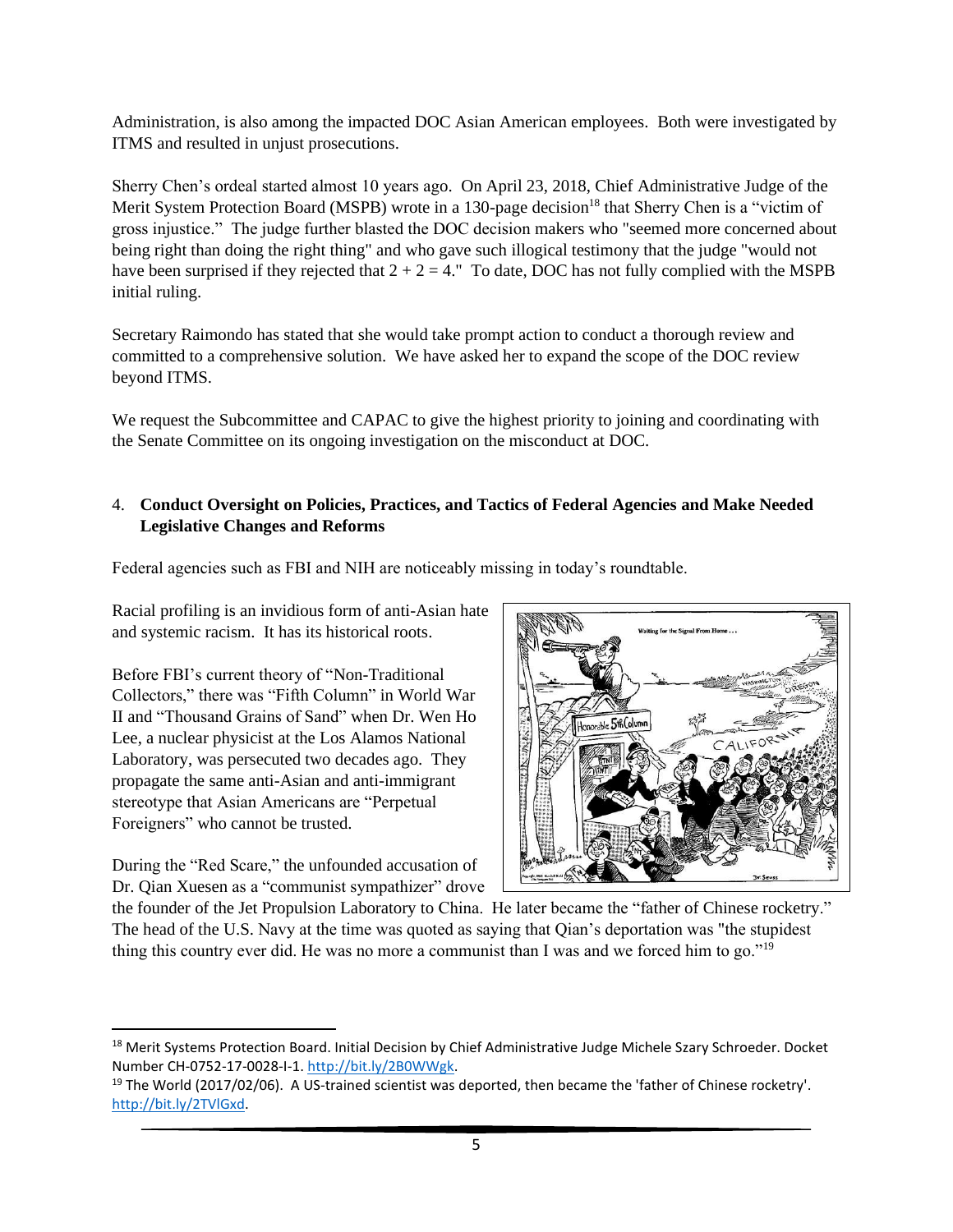The same profiling tactics have been used by the FBI against people of color, including Arab and Muslim Americans after 9/11 and Dr. Martin Luther King, Jr.<sup>20</sup>

We shall use one example to demonstrate where Congress can hold federal agencies accountable as a coequal part of our government.

Dr. Michael Lauer, NIH deputy director for extramural research, reported<sup>21</sup> in April 2021 that NIH is investigating more than 500 U.S. scientists since NIH launched its efforts in August 2018. Dr. Lauer has also stated<sup>22</sup> separately that over 80% of those being investigated by NIH are Asian. Although Dr. Lauer has continued to deny any practice of racial profiling, he has not provided facts and details to support his denial.

What Dr. Lauer has not explained is how the NIH investigations and how many were started according to the three sources that he identified in April 2019:<sup>23</sup>

- FBI and other law enforcement agencies
- Anonymous complaints
- Stewardship of NIH program staff

It is inevitable that an overwhelming majority of the NIH investigations were started by the FBI as the "China Initiative" was being ramped up and became politicized in 2018. Both the NIH and the FBI in turn pressure academic institutions into profiling Asian Americans and Asian immigrants, leading to discriminatory and stigmatizing investigations and even prosecutions. Sadly, some universities succumbed to the pressure.

On June 24, 2021, Advancing Justice | AAJC, the American Association of University Professors New York University (NYU) Chapter, and the Union for Graduate Employees at NYU launched a petition<sup>24</sup> to urge NYU President to stop racial profiling Asian American and immigrant professors at NYU and protect their rights to due process. Two tenured professors of Asian descent at NYU Grossman School of Medicine<sup>25</sup> have been unjustly suspended by the university and stripped of proper due process protections in their termination proceedings, limiting their rights to fight this injustice.

NYU is not alone. The recent mistrial of Professor Anming Hu shows that the administrators of the University of Tennessee Knoxville "caved and hastily sacrificed their employee," in the words of a juror

<sup>&</sup>lt;sup>20</sup> The Church Committee (2011/01/27). The FBI, COINTELPRO, And Martin Luther King, Jr.: Final Report Of The Select Committee To Study Governmental Operations With Respect To Intelligence Activities. [https://amzn.to/3h50oMB.](https://amzn.to/3h50oMB)

<sup>&</sup>lt;sup>21</sup> Newsweek (2021/04/23). Over 500 U.S. Scientists Under Investigation for Being Compromised by China. [https://bit.ly/3gxojEx.](https://bit.ly/3gxojEx)

<sup>&</sup>lt;sup>22</sup> Science (2020/06/12). Fifty-four scientists have lost their jobs as a result of NIH probe into foreign ties. [https://bit.ly/37z0DJ7.](https://bit.ly/37z0DJ7)

<sup>&</sup>lt;sup>23</sup> The Cancer Letter (2019/04/26). NIH's Lauer: "We have contacted over 55 institutions," page 19. https://bit.ly/2Rt4lRg.

<sup>&</sup>lt;sup>24</sup> Petition to Tell NYU President Andrew Hamilton to Stop Racial Profiling Asian American and Asian Immigrant Professors and Protect Their Rights to Due Process. [https://bit.ly/2TZIku3.](https://bit.ly/2TZIku3)

<sup>&</sup>lt;sup>25</sup> Bloomberg Businessweek (2021/04/26). Anti-Asian Atmosphere Chills Chinese Scientists Working in the U.S. [https://bloom.bg/3h2YQm6.](https://bloom.bg/3h2YQm6)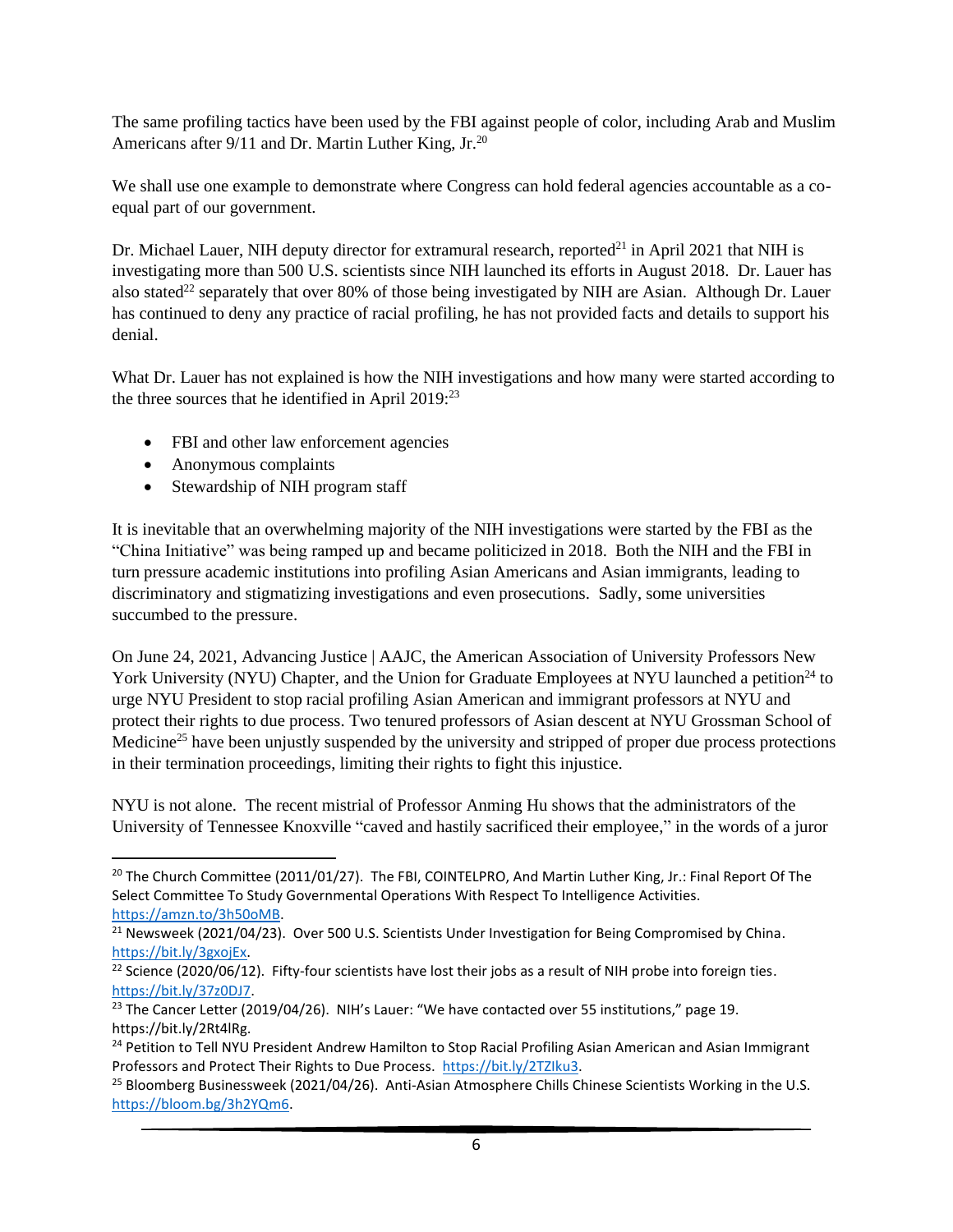in the trial who also said, "This poor man just got sold down the river by his university and everyone else." 26

Only a few years ago, both universities and government agencies including NIH<sup>27</sup> encouraged international collaboration and exchange, particularly with China. Research practices and protocols that have been customary for decades are abruptly and selectively criminalized. Rules that have been dormant or never enforced are activated. Minor administrative errors, such as filling out a form properly, are being selectively penalized and prosecuted.

Meanwhile, Dr. Eric Lander, Director of the Office of Science and Technology Policy,<sup>28</sup> acknowledged that the current mélange of federal rules are confusing as agencies have different rules, and their definitions also vary. University groups<sup>29</sup> have cited that the shifting policies and rules are not clearly and consistently communicated to educational institutions who are supposed to in turn inform their faculty members. And yet massive number of investigations and prosecutions are already being aggressively and selectively pursued against Chinese American scientists and federal employees.

To be just and fair, APA Justice believes that an open period should be allowed for all scientists and researchers to make adjustments or corrections to their administrative forms now required and scrutinized by federal agencies and education institutions.

On July 7, 2020, FBI Director Christopher Wray stated<sup>30</sup> that there were about 2,500 active FBI counterintelligence cases related to China. At the rate of "opening a new case every 10 hours," the total would have surpassed 3,000 by now. These investigations are shrouded in secrecy under the guise of national security.

"The FBI has a long history of using racial, ethnic, and national origin bias as a proxy for national security threats," said Brennan Center for Justice fellow Michael German and a former FBI agent at a media briefing about the mistrial of Professor Anming Hu.<sup>31</sup> "This case is a perfect example of the problems with this type of approach." He added that the "China Initiative" creates pressure on FBI and agents to bring cases.

We applaud Reps. Ted Lieu, Mondaire Jones and Pramila Jayapal for their letter<sup>32</sup> requesting the DOJ Inspector General to review the conduct of the FBI in Professor Anming Hu's case and the untoward pressure on FBI agents or DOJ prosecutors to engage in racial or ethnic profiling.

<sup>&</sup>lt;sup>26</sup> The Intercept (2021/06/23). "Ridiculous Case": Juror Criticizes DOJ For Charging Scientist With Hiding Ties To China. [https://bit.ly/3xNnBZ3.](https://bit.ly/3xNnBZ3)

<sup>&</sup>lt;sup>27</sup> Fudan University (2014/07/01). Speech by NIH Director Welcomed by Faculty and Students. [https://bit.ly/3aptBvZ.](https://bit.ly/3aptBvZ)

<sup>&</sup>lt;sup>28</sup> Science (2021/06/11). New science adviser looks ahead to shaping Biden agenda. [https://bit.ly/3iIi7dF.](https://bit.ly/3iIi7dF)

 $29$  Nature (2021/04/06). US universities call for clearer rules on science espionage amid China crackdown. [https://go.nature.com/3w2uFQi.](https://go.nature.com/3w2uFQi)

<sup>&</sup>lt;sup>30</sup> Hudson Institute (2020/07/07). China's Attempt to Influence U.S. Institutions: A Conversation with FBI Director Christopher Wray. [https://bit.ly/3jnPKlB.](https://bit.ly/3jnPKlB)

<sup>&</sup>lt;sup>31</sup> The Intercept (2021/06/23). "Ridiculous Case": Juror Criticizes DOJ For Charging Scientist With Hiding Ties To China. [https://bit.ly/3xNnBZ3.](https://bit.ly/3xNnBZ3)

<sup>32</sup> Joint letter from Reps. Ted Lieu, Mondaire Jones, and Pramila Jayapal to DOJ Inspector General Michael Horowitz (2021/06/17). [https://bit.ly/3yizJ4L.](https://bit.ly/3yizJ4L)